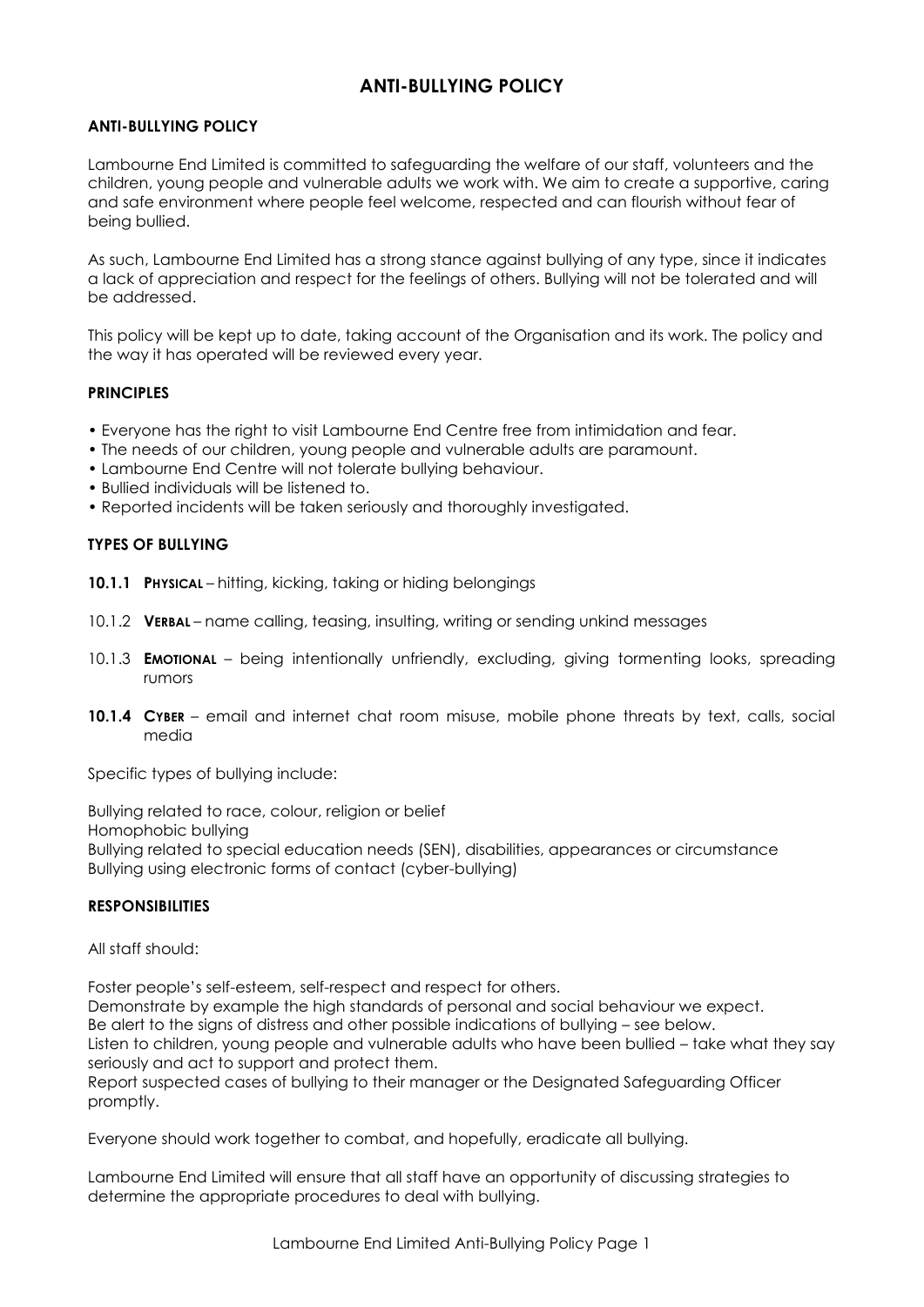# **ANTI-BULLYING POLICY**

### **DEALING WITH INCIDENTS**

If bullying is suspected or reported, the incident will be investigated and dealt with immediately by the member of staff approached.

All parties must be interviewed and a record made.

Staff working with the bullied child, young person or vulnerable adult will be informed.

If possible, parents will be informed.

## **SIGNS AND SYMPTOMS OF BULLYING**

Many children, young people or adults do not speak out when they are being bullied but may indicate by signs or behaviour that they are being bullied. Adults should be aware of these possible signs and should investigate if a child, young person or vulnerable adult:

- is frightened or unwilling to attend an activity or take part
- doesn't want to get on public transport
- changes their usual routine
- begins to truant
- becomes withdrawn anxious, or lacking in confidence
- starts stammering
- attempts or threatens suicide or runs away
- cries themselves to sleep at night or has nightmares
- uses excuses to miss school (headache, stomach ache etc)
- begins to suffer academically
- has torn clothes or damaged books
- has possessions which are damaged or " go missing"
- asks for money or starts stealing money (to pay bully) or has money continually "lost"
- has unexplained cuts or bruises or shows signs of being in a fight
- is hungry a lot of the time
- changes their eating habits (stops eating or over eats)
- becomes aggressive, disruptive or unreasonable
- is bullying other children or siblings
- goes to bed earlier than usual
- is unable to sleep
- wets the bed
- is frightened to say what's wrong
- gives unlikely excuses for any of the above
- is afraid to use the internet or mobile phone
- is nervous and jumpy when a text message or email is received

These signs and behaviours could indicate other problems, but bullying should be considered a possibility and should always be investigated.

### **HANDLING COMPLAINTS**

Lambourne End Limited will take all reasonable precautions to ensure bullying doesn't happen. However, it is impossible to guarantee. Staff and volunteers are made aware of the infringements in place during their induction. Possible sanctions include:

interview/counselling by Chief Executive Officer/Safeguarding Officer informing parents or carers referral to LA / Police.

The Designated Safeguarding Officer acts as first point of contact for any complaint. Any complaint about staff misuse is referred to the Chief Executive. See Complaints and Whistleblowing Policy.